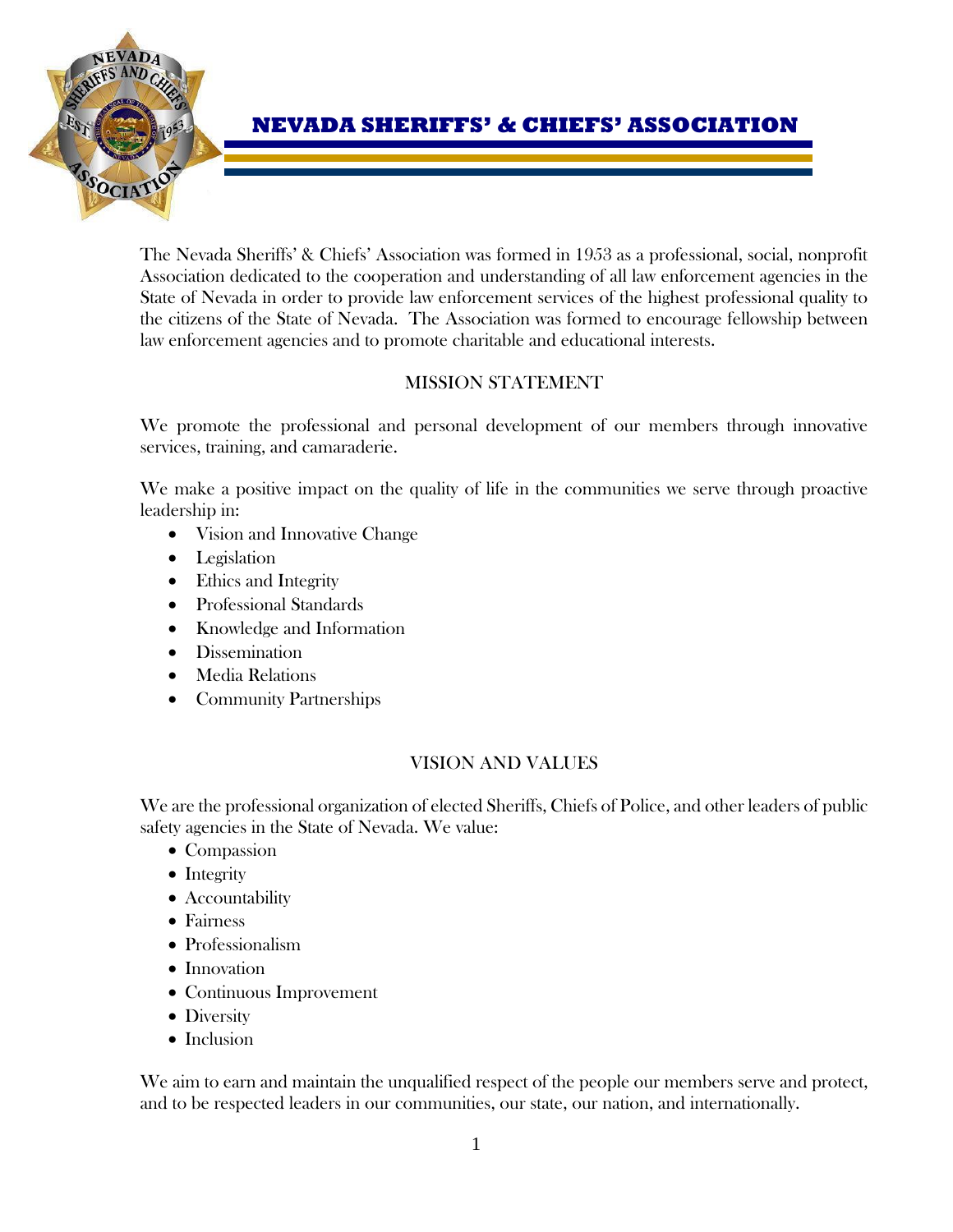# ASSOCIATION BYLAWS

The following represents the bylaws of the Nevada Sheriffs' & Chiefs' Association as revised and adopted this 10th day of November 2020:

# ARTICLE I:

#### ASSOCIATION OFFICERS

ASSOCIATION officers shall be elected at the last regular Association meeting of each calendar year, and the new officers shall take office on the following January  $1^*$ . Nominations of candidates for office may be received at any time up to and including the day of elections during the last regular Association meeting of the calendar year.

The Sergeant at Arms shall be elected by a majority vote of the members present at the last Association meeting of the calendar year. The Sergeant at Arms shall serve for one calendar year and then move up to the chair of the Secretary/Treasurer. The Secretary/Treasurer shall serve for one calendar year and then move up to the chair of the Vice President. The Vice President shall serve for one calendar year and then move up to the chair of the President. The President shall serve for a term of one calendar year.

If any chair becomes vacant due to ineligibility, retirement or resignation, then the officers below will automatically ascend to fill the vacancy, and a new Sergeant at Arms shall be elected by a majority vote of the members present at the next Association meeting.

To hold elected office, a member must be from the Active or Active Alternate Membership Category and be from a Sheriffs' Office or an Incorporated City Police Department. No more than two Active Alternate Category members may be in the rotation at the same time, and no more than one agency can be in the rotation at the same time.

The Board Member at Large shall be elected by a majority vote of the members present at the last Association meeting of the calendar year and shall serve for two calendar years. He/She must be an Active or Active Alternate member and shall not be a member of a Sheriff's Office or Incorporated City Police Department. If the Board Member at Large chair becomes vacant due to ineligibility, retirement or resignation, then a special election will be held to fill the vacancy during the next regular Association meeting.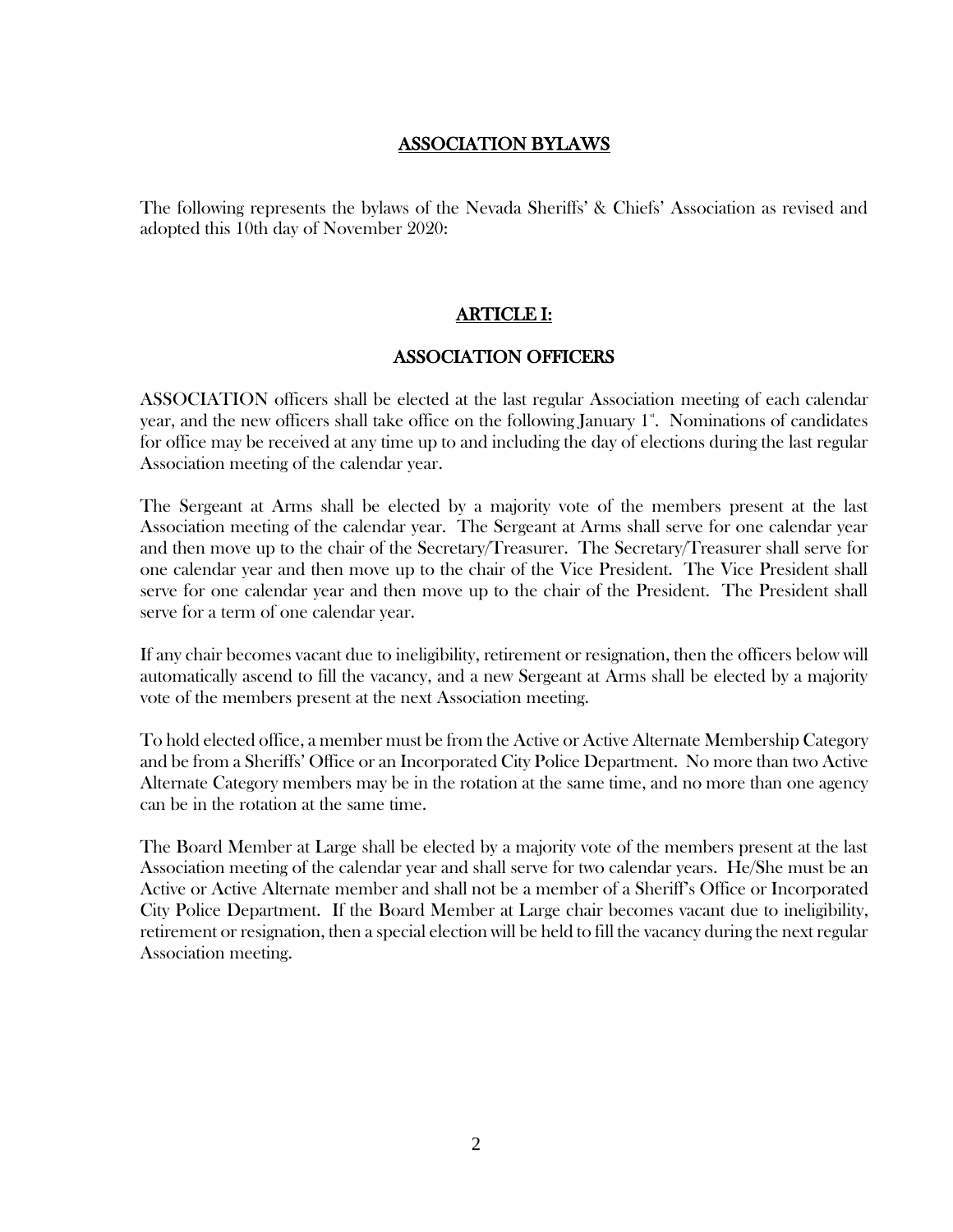# ASSOCIATION officers defined:

### 1. President

The President shall be the Chief Executive Officer of the Association and shall be subject to the control and action of the Executive Board and have general supervision, direction and control of the business of the ASSOCIATION. He/She shall call and preside over the meetings of the ASSOCIATION and Executive Board, have general power to appoint committees, sign documents, conduct all business of the ASSOCIATION and have all of the powers usually connected with the office of President.

# 2. Vice President

The Vice President shall be a member of the Executive Board and have such additional duties as the President may delegate to him/her. In the absence of the President, he/she shall act as President Pro Tem.

### 3. Secretary/Treasurer

The Secretary/Treasurer shall be a member of the Executive Board and in the absence of the President and Vice President shall act as President Pro Tem.

### 4. Sergeant at Arms

The Sergeant at Arms shall maintain order at all ASSOCIATION and Executive Board meetings, serve as a member of the Executive Board, and perform such other duties as the President or Executive Board may direct.

### 5. Board Member at Large

The Board Member at Large shall be a member of the Executive Board and shall represent those agencies other than a Sheriff's Office or Incorporated City Police Department. He/She shall assist the President or other officers as requested.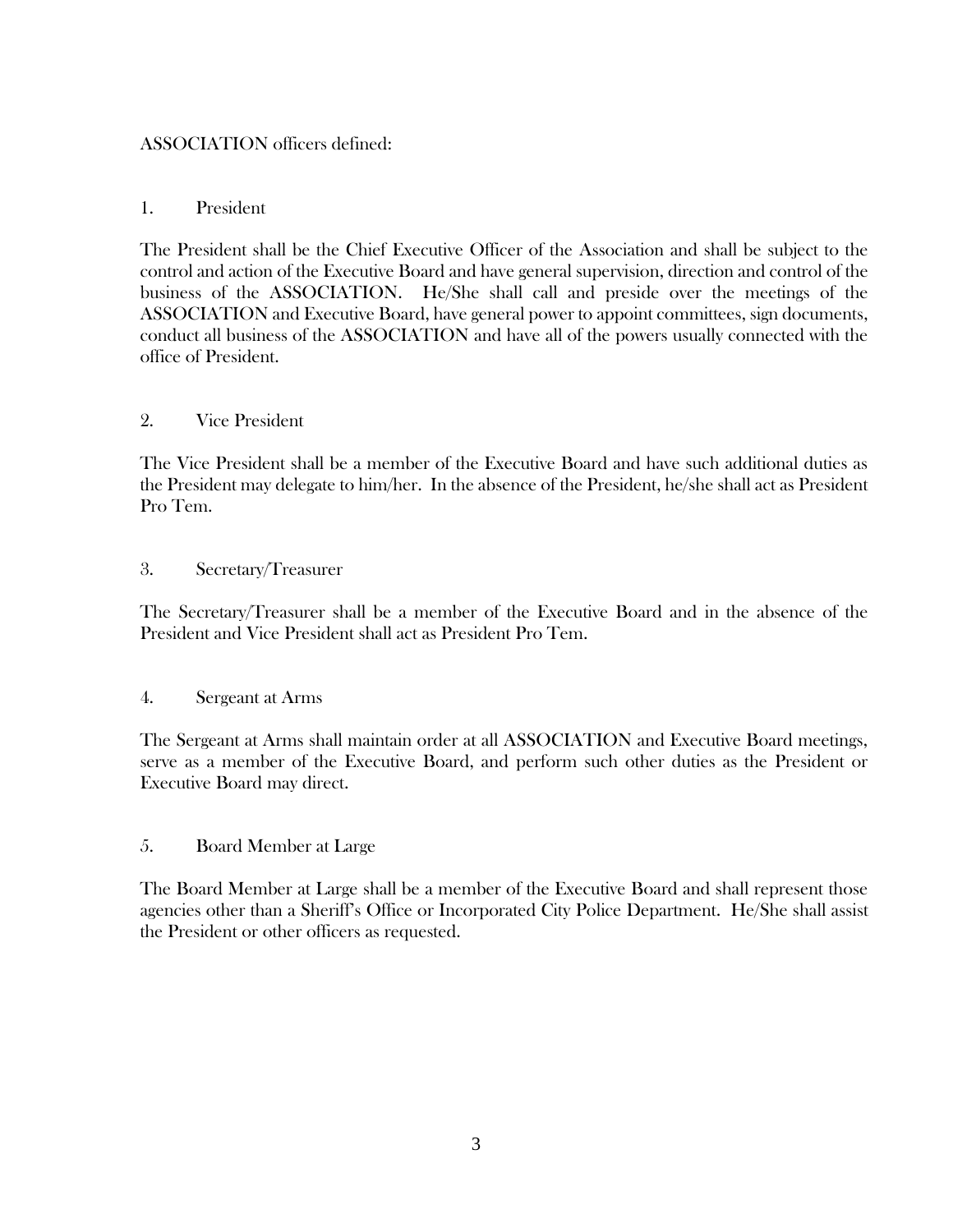### ARTICLE II:

#### EXECUTIVE BOARD

1. The Executive Board shall consist of the ASSOCIATION President, Vice President, Secretary/Treasurer, Sergeant at Arms and Board Member at Large.

A. The Executive Board shall have the authority to direct and conduct all affairs and business of the ASSOCIATION, except where such authority remains with the ASSOCIATION membership.

B. The ASSOCIATION President shall call special meetings of the Executive Board by notice of at least three (3) days prior to the date of such meetings.

C. Three or more members of the Executive Board shall constitute a quorum for the purpose of transacting business.

D. The Executive Board will at all times consist of at least one (1) Sheriff of a county or incorporated city and one (1) Chief of Police of an incorporated city in the State of Nevada.

E. The Executive Board, with the concurrence of the majority of the membership, shall hire an Executive Director who will assist the Executive Board in planning, organizing and coordinating the business of the Association. The Executive Director shall be responsible for keeping the accounts, collecting dues, paying bills, handling all correspondence, keeping minutes of the ASSOCIATION and Executive Board meetings, issuing membership cards, maintaining an up-to-date roster and all other activities as required. He/She shall also perform other related duties as directed by the President of the Association.

F. The Executive Board may also hire other special personnel as needed with the concurrence of a majority of the Membership.

### ARTICLE III:

#### MEMBERSHIP

1. Eligibility and Classification

A. Active Membership: The Chief Executive Officer of a Nevada law enforcement agency whose primary duty is enforcement of the criminal laws of the State of Nevada. This category also includes the Executive Director of the Nevada Peace Officers' Standards and Training Commission.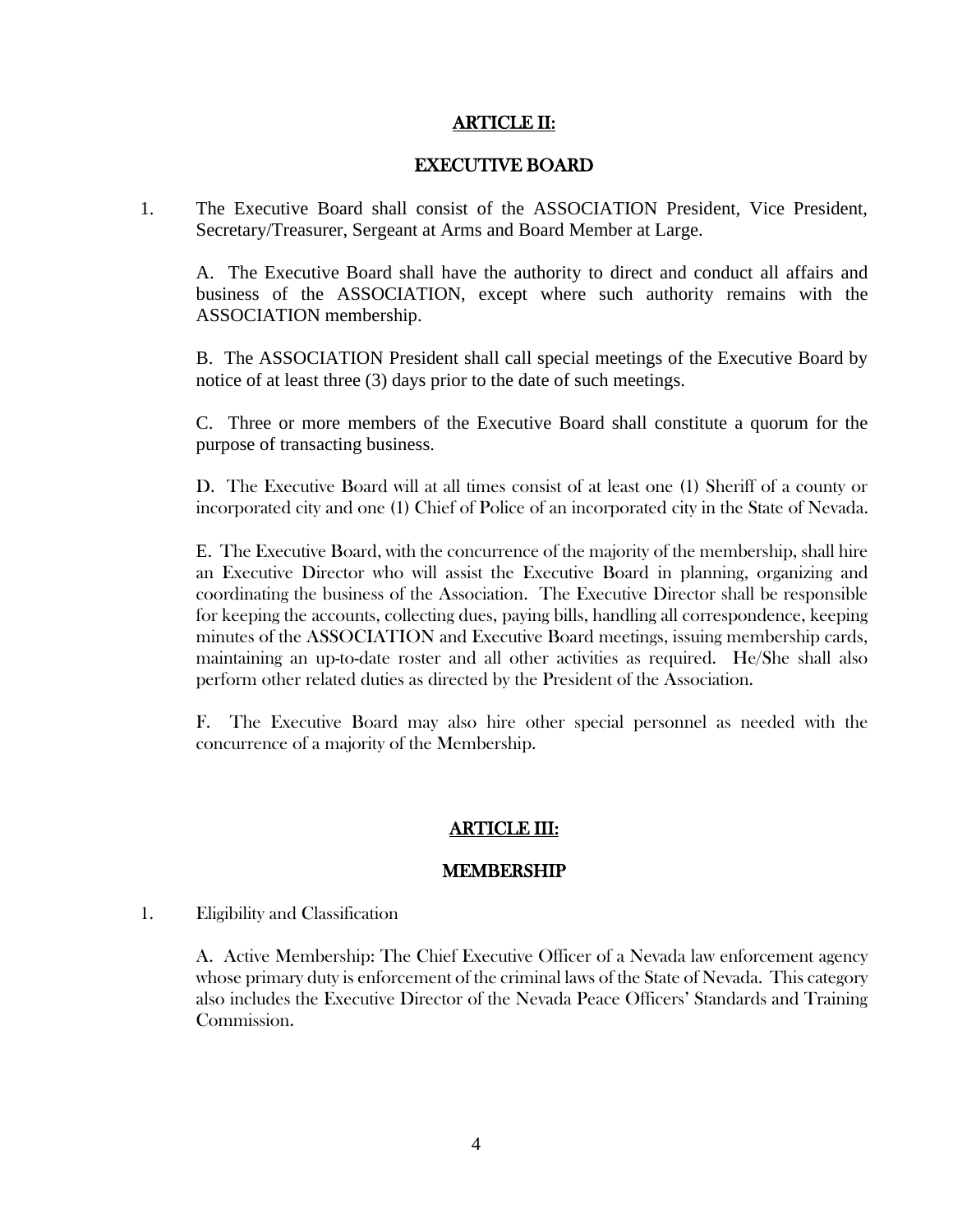B. Active Alternate Membership: The second designee of each Chief Executive Officer of a Nevada law enforcement agency whose primary duty is enforcement of the criminal laws of the State of Nevada, and having a command level position within the agency. This position shall possess the authority to create and approve agency policy.

C. Associate Membership: Additional designees of Active members, law enforcement administrators who have the powers of arrest per the Nevada Revised Statutes, and Federal Agency Administrators with police powers. These members must request and receive approval from the Executive Board with the ratification of the General Membership. This membership class may not vote or hold office.

Any State, County, or City Law Enforcement Agency Administrator employing P.O.S.T. Category I, II, and III Peace Officers may request approval in writing from the Executive Board to gain membership in the ASSOCIATION. The Executive Board may approve membership and establish the appropriate membership class of the applicant with the ratification of the General Membership.

D. Life Membership: Any member of the ASSOCIATION may be granted a life membership upon the recommendation of the Executive Board and ratification by the General Membership. A life member shall have all the rights and privileges of an active member except the right to vote and hold office. Life members are exempt from payment of dues.

E. Honorary Membership: For meritorious service to the Nevada Sheriffs' and Chiefs' Association, or distinguished public service, individuals may be elected to honorary membership by a majority vote of the ASSOCIATION. Honorary members may not vote or hold office, and honorary membership is subject to revocation by the ASSOCIATION at any time.

### 2. Membership Limitation

Membership in the ASSOCIATION shall automatically cease in the event that, at any time, a member is no longer employed by a law enforcement agency in the State of Nevada, with the exception of life members.

### 3. Removal from Membership

Any member may be expelled from ASSOCIATION membership, FOR CAUSE, by action of the majority of the members present at the meeting following the meeting where a formal recommendation of removal of an individual from the ASSOCIATION was made.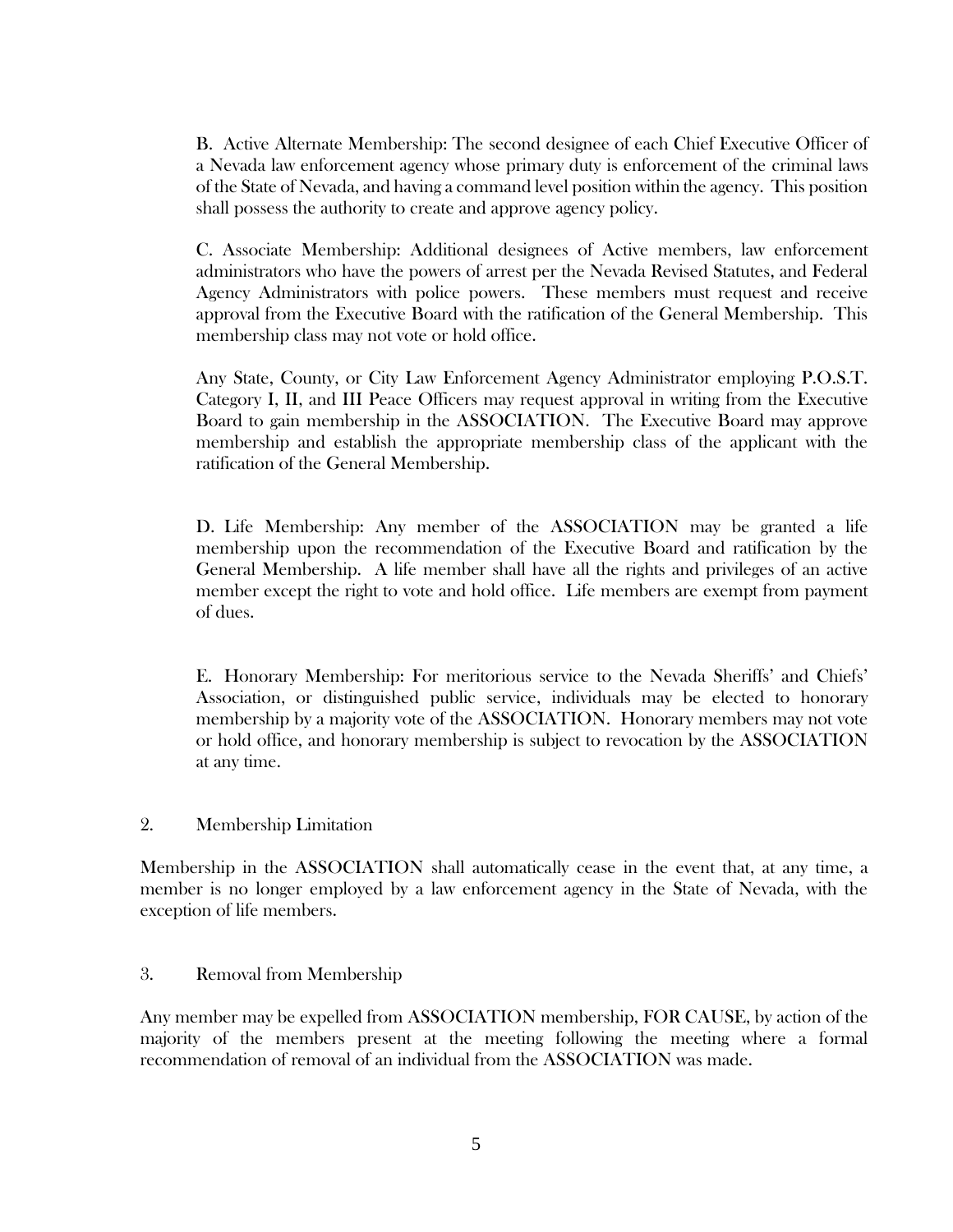### 4. Dues

A. Annual membership dues shall become due and payable on the fifteenth (15th) day of January of each year. Dues for all members shall be \$250. (Revised October 2012)

B. Dues amounts may be adjusted by a majority of the members present at any regular or special meeting.

C. Any member in arrears of dues shall not be entitled to vote at any meeting of the ASSOCIATION, nor shall they be entitled to any of the privileges of membership should their dues be in arrears for more than one year.

D. Membership applications and dues shall be filed with the Association's Executive Director. The applicant will be notified of his/her membership status upon approval or denial.

E. The Executive Board may waive the dues for an individual on a case-by-case basis when it is determined that the waiver of such fees is in the best interest of the ASSOCIATION.

#### 5. Sponsoring Entities

A. Platinum Sponsor - A plaque with a gold plate will be issued to any organization donating \$5,000 or more to the ASSOCIATION.

B. Gold Sponsor - A plaque with a gold plate will be issued to any organization donating \$1,000 - \$4,999 to the ASSOCIATION.

C. Silver Sponsor - A plaque with a silver plate will be issued to any organization donating \$650 - \$999 to the ASSOCIATION.

D. Bronze Sponsor - A plaque with a bronze plate will be issued to any organization donating \$250 - \$649 to the ASSOCIATION.

E. Resolution of Gratitude - A resolution will be issued to any person or organization donating less than \$250 to the ASSOCIATION.

The ASSOCIATION extends no privileges or membership status to those persons or organizations donating funds or goods.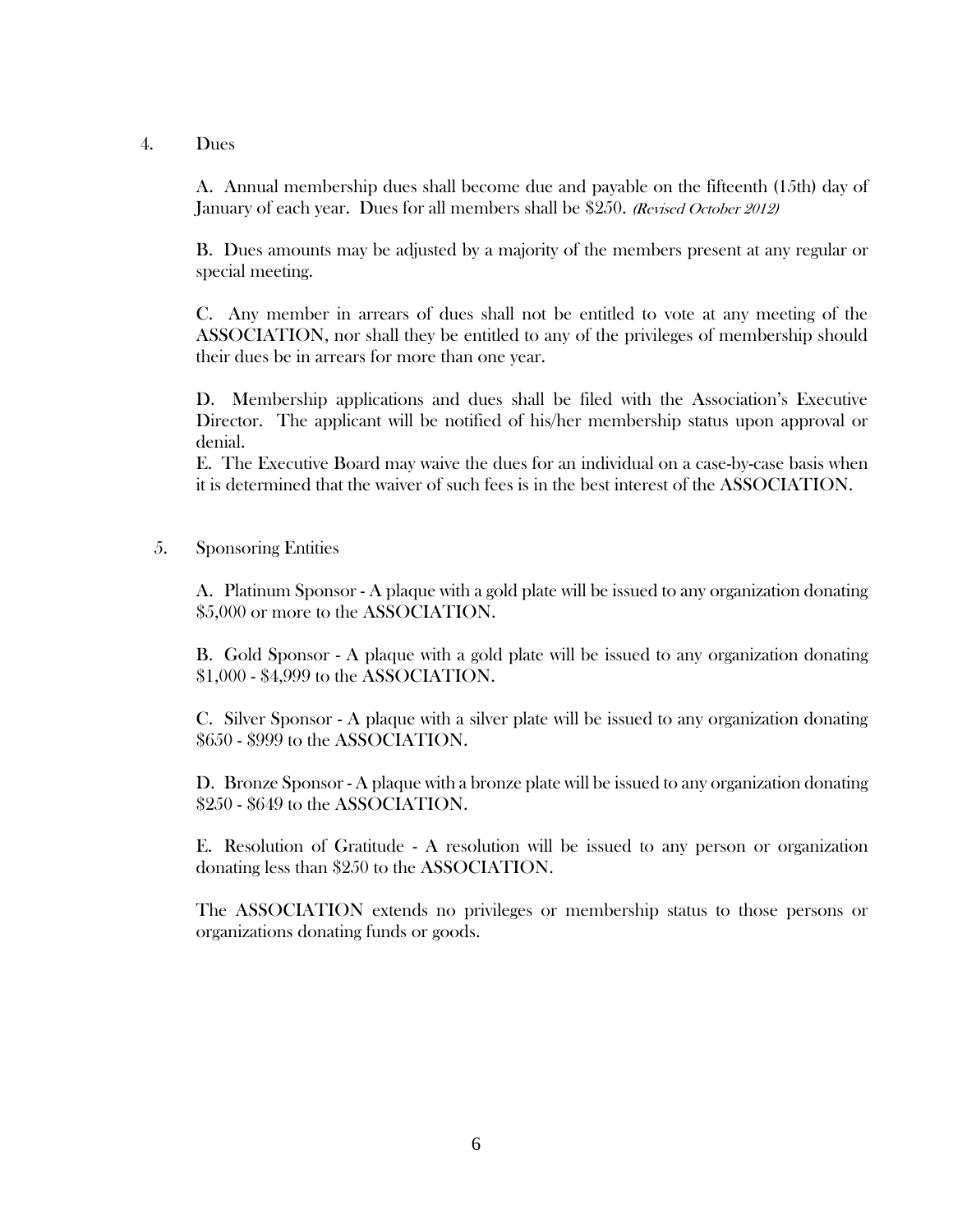# ARTICLE IV:

# ASSOCIATION MEETINGS

1. The ASSOCIATION may meet up to six times per year, typically in January, March, May, July, September and November. Meetings are generally held the fourth Thursday of the month, except for November.

A. The last regular ASSOCIATION meeting of each calendar year shall be the annual meeting for the purpose of electing ASSOCIATION officers.

- 2. Meetings shall be called by the ASSOCIATION President by written notice and agenda to all members stating the date, time, purpose and place of the meeting.
- 3. The Executive Board may authorize the President to call special meetings of the ASSOCIATION.
- 4. Robert's Rules of Order, Newly Revised, shall govern the conduct of all meetings of the ASSOCIATION and the Executive Board.
- 5. Voting:

A. Each Chief Executive Officer and the Executive Director of the P.O.S.T. Commission have one vote.

B. Upon authorization by the Executive Board, active members may vote by mail or email on matters properly noticed. The majority of the mailed and emailed ballots, combined with the voters present shall control.

C. Voting either by mail, email or at meetings shall be individual. In the absence of the Chief Executive Officer or the Second Designee of each Chief Executive Officer of a Nevada law enforcement agency, the Chief Executive Officer or Executive Director of the P.O.S.T. Commission may designate by phone or in written form to the Executive Director a proxy to vote on their behalf.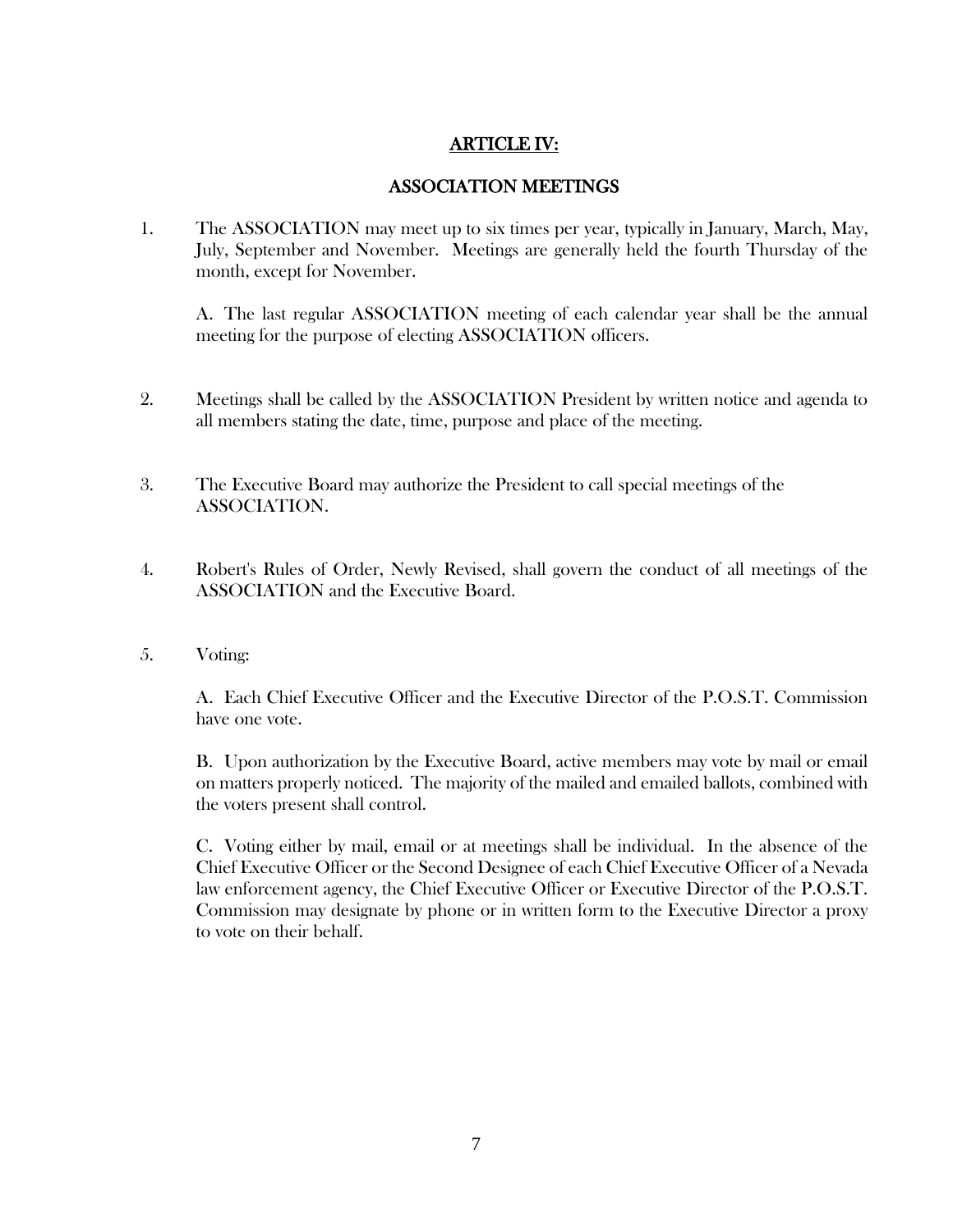# ARTICLE V:

### ASSOCIATION BUSINESS

#### 1. Regular Conduct of Business

Any proposal for consideration by the Association membership shall be brought before the President who shall place it on the agenda for the following meeting. The deadline for submitting items to the President shall be 14 days before the next meeting. The proposal should be in written form, clearly stated and contain an explanation why the action is being sought. It may be placed on the agenda as an information item to give the membership an opportunity to examine the issue. The proposal may then be brought to the floor for a vote at the following business meeting. A proposal may be placed on the agenda of a business meeting as an action item without first being presented as an information item at an earlier meeting.

2. Emergency Measures

A proposal, which by its nature requires a more immediate response, may be brought as an emergency measure to the Executive Board. The measure should be fully explained with a description of why it is an emergency measure. If the Executive Board agrees that it is an emergency measure; they may recommend it as an action item to be voted on at the next meeting of the full membership.

# ARTICLE VI:

# **COMMITTEES**

The ASSOCIATION President may appoint the following standing committees from the membership:

- A. Legislative Committee consisting of 3 persons
- B. Social Committee consisting of 3 persons
- C. Training, Bylaws, Policy Committee consisting of 3 persons
	- CCW Subcommittee consisting of one person to serve as Chair with representatives from Nevada Sheriff's Offices and the Nevada Department of Public Safety, Records and Communications Compliance Division